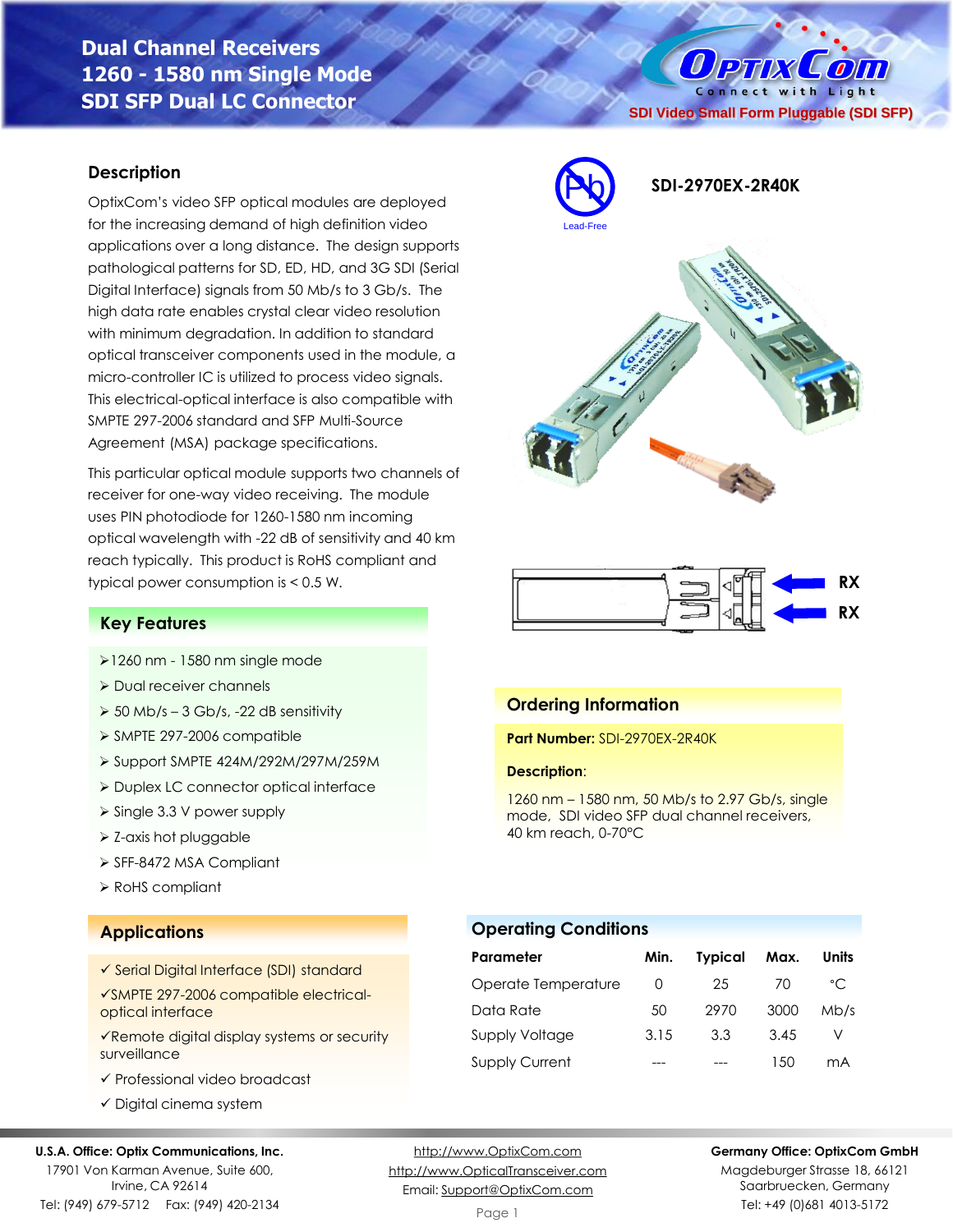

# **Absolute Maximum Ratings**

| Parameter                                | Symbol | Min.  | Max. | Units        |
|------------------------------------------|--------|-------|------|--------------|
| Storage Temperature                      | Tst    | -40   | 85   | $^{\circ}$ C |
| Humidity                                 | R.H.   | $---$ | 85   | $\%$         |
| Soldering Temperature (10 sec. on leads) | Tsd    | $---$ | 260  | $\hat{C}$    |

## **Receiver Electro-Optical Characteristics**

| Parameter                                |        | Symbol                | Min.  | <b>Typical</b> | Max.  | <b>Units</b> |
|------------------------------------------|--------|-----------------------|-------|----------------|-------|--------------|
| Differential Output Voltage <sup>1</sup> |        | $\Delta V$ i          | 0.6   | 0.8            | 1.0   | $\vee$       |
| Differential Impedance <sup>2</sup>      |        | Z                     | 90    | 100            | 110   | ohm          |
| RX Signal Loss - Deasserted              |        | $P_{RL}$              | $-29$ | ---            |       | dBm          |
| RX Signal Loss - Asserted                |        | $P_{RL+}$             | ---   |                | $-22$ | dBm          |
| Receiver Overload                        |        | Pmax                  | $+0$  |                |       | dBm          |
| Optical Wavelength                       |        | $\lambda \circ$       | 1260  |                | 1580  | nm           |
| Signal Detect Hysteresis                 |        | $P_{RL+}$ - $P_{RL-}$ |       |                |       | dB           |
| Receiver<br>Sensitivity<br>$(PBRS)^3$    | SD-SDI |                       | ---   |                | $-25$ |              |
|                                          | HD-SDI | P <sub>1</sub>        |       |                | $-23$ | dBm          |
|                                          | 3G-SDI |                       |       |                | $-22$ |              |
| Receiver<br>(Pathological) <sup>3</sup>  | SD-SDI |                       | ---   |                | $-25$ |              |
|                                          | HD-SDI | P <sub>1</sub>        |       |                | $-23$ | dBm          |
|                                          | 3G-SDI |                       |       |                | $-22$ |              |
| Rise/Fall Time<br>$(20\% - 80\%)$        | SD-SDI |                       |       |                | 1500  |              |
|                                          | HD-SDI | Tr/Tf                 |       |                | 270   | ps           |
|                                          | 3G-SDI |                       |       |                | 135   |              |

Notes:

1. Applied to AC LVPECL I/O coupling. See the design guide for proper termination.

- 2. Single ended will be 50 ohm for each signal line.
- 3. Test at  $3$  Gb/s,  $2^7$  1 PRBS data pattern, and  $> 1 \times 10^{-12}$  of Bit-Error-Rate (BER)

**Class 1 Laser Product Complies with 21 CFR 1040.10 and 1040.11**







**Germany Office: OptixCom GmbH** Magdeburger Strasse 18, 66121 Saarbruecken, Germany Tel: +49 (0)681 4013-5172

[http://www.OptixCom.com](http://www.optixcom.com/) [http://www.OpticalTransceiver.com](http://www.optoictech.com/) Email: [Support@OptixCom.com](mailto:Support@optoICtech.com)